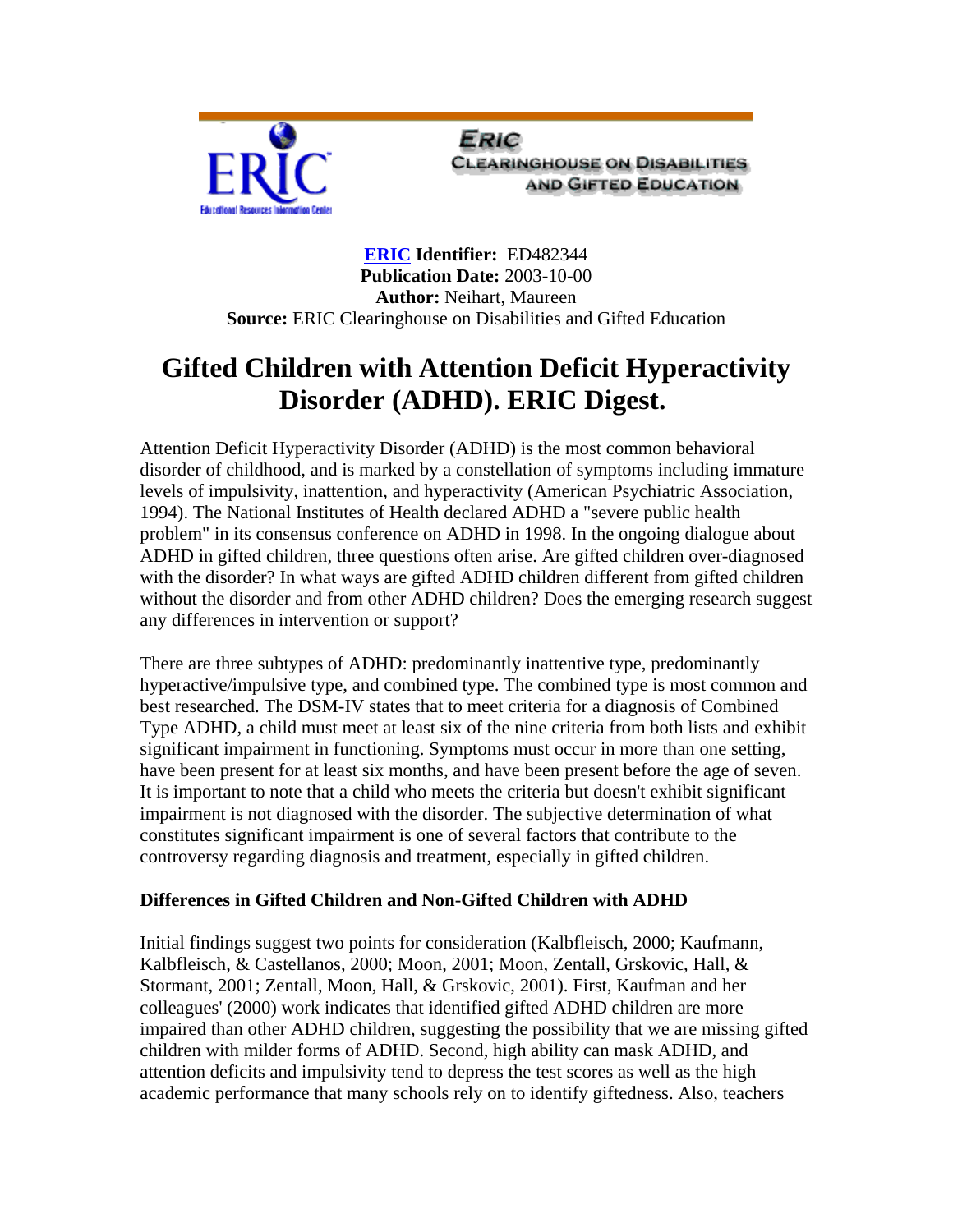may tend to focus on the disruptive behaviors of gifted ADHD students and fail to see indicators of high ability.

These delays are of concern because early provision of appropriate services is important for academic and social success. Gifted children whose attention deficits are identified later may be at risk for developing learned helplessness and chronic underachievement (Moon, 2001). ADHD children whose giftedness goes unrecognized do not receive appropriate educational services. It is recommended that children who fail to meet test score criteria for giftedness and are later diagnosed with ADHD be retested for the gifted program (Baum, Olenchak, & Owen, 1998; Moon, 2002).

As a group, ADHD children tend to lag two to three years behind their age peers in social and emotional maturity (Barkley, 1998). Gifted ADHD children are no exception (Kaufmann & Castellanos, 2000; Moon, 2001; Zentall, Moon, Hall, & Grskovic, 2001). This finding has important implications for educational placement. As a group, gifted children without ADHD tend to be more similar in their cognitive, social, and emotional development to children two to four years older than children their own age (Neihart, Reis, Robinson, & Moon, 2002). When placed with other high ability children without the disorder, ADHD children may find the advanced maturity of their classmates a challenge they are ill prepared for. Also, gifted children without the disorder may have little patience for the social and emotional immaturity of the gifted ADHD student in their midst. This is not to say that gifted ADHD students should not be placed with other gifted students. The research is clear that lack of intellectual challenge and little access to others with similar interests, ability, and drive are often risk factors for gifted children (Neihart, Reis, Robinson, & Moon, 2002), contributing to social or emotional problems.

#### **Assessing ADHD in Gifted Children**

It is difficult to differentiate true attention deficits from the range of temperament and behavior common to gifted children. There is concern in the literature that clinicians err on the side of pathologizing normal gifted behavior (Baum, Olenchak, & Owen, 1998; Baum, Owen & Dixon, 1991; Cramond, 1995; Leroux & Levitt-Perlman, 2000; Webb, 2001). Common characteristics of gifted children can be misconstrued as indicators of pathology when the observer is unfamiliar with the differences in the development of gifted children. This difficulty can be exacerbated when the gifted child in question spends considerable time in a classroom where appropriate educational services are not provided. The intensity, drive, perfectionism, curiosity, and impatience commonly seen in gifted children may, in some instances, be mistaken for indicators of ADHD (Baum, Olenchak, & Owen, 1998; Webb, 2001). The creatively gifted child may appear to be oppositional, hyperactive, and argumentative (Cramond, 1995). Gifted children with some kinds of undiagnosed learning disabilities will be very disorganized, messy, and have difficult social relations (Baum & Owen, & Dixon, 1991; Olenchak & Reis, 2002).

Ideally, a diagnosis of ADHD in gifted children should be made by a multidisciplinary team that includes at least one clinician trained in differentiating childhood psychopathologies and one professional who understands the normal range of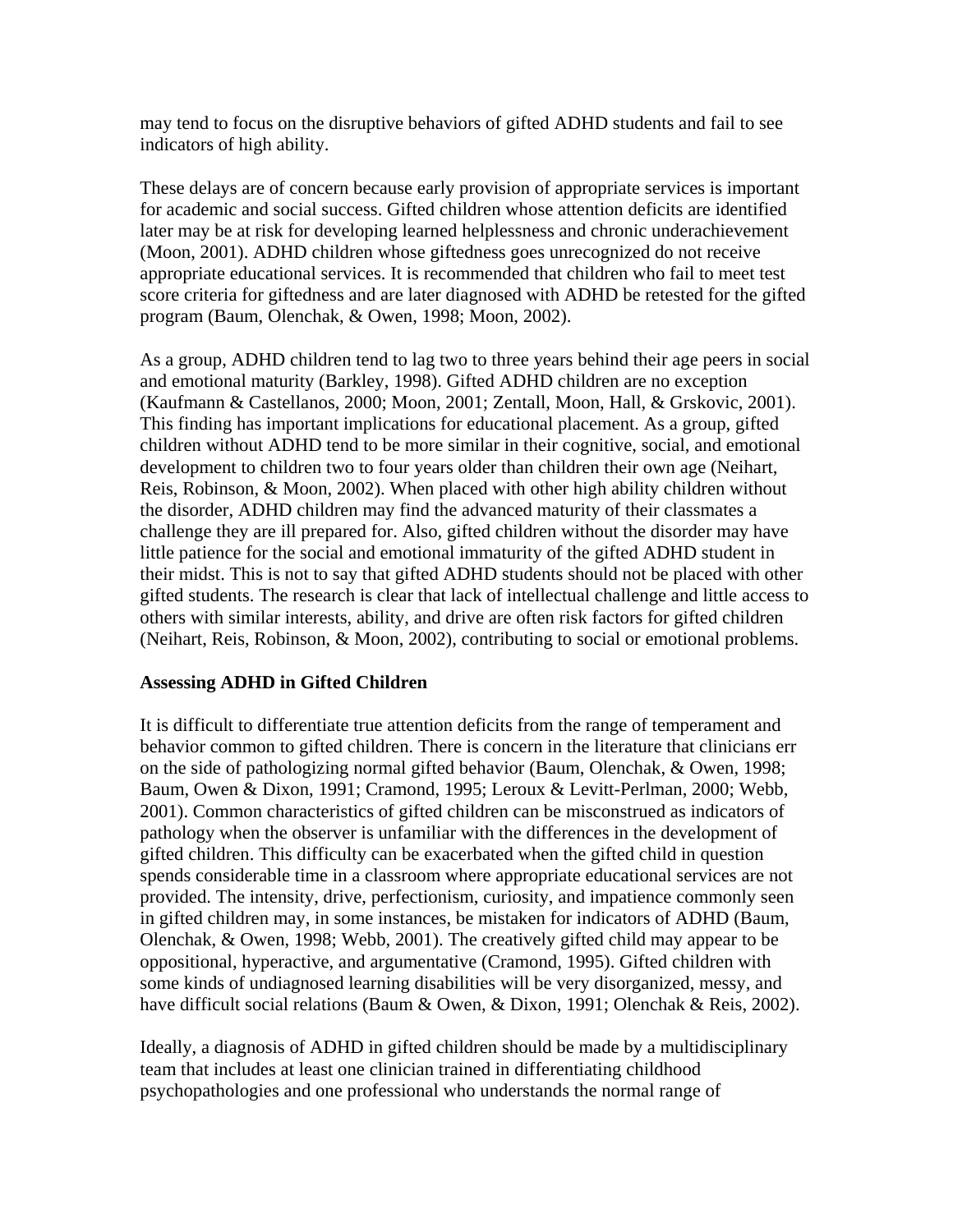developmental characteristics of gifted children. Since as many as two thirds of children with ADHD have coexisting conditions such as learning disabilities or depression, assessment must include an evaluation for these disorders as well (American Academy of Pediatrics, 2000). School personnel rarely have the training needed to differentially diagnose ADHD, and few clinicians are aware of the unique developmental characteristics of gifted children. Accurate assessment must be a team effort.

One of the reasons parents may be hesitant to comply with treatment recommendations for their children is because they aren't convinced their child has the disorder. Parents want a thorough evaluation, and parents of gifted children want assurance that their child's giftedness has been taken into consideration when evaluations are conducted. When parents see that their child has been properly evaluated, they may be more willing to participate in a treatment plan.

## **What is Appropriate Intervention and Support?**

The available research suggests that we should not assume that all interventions recommended for ADHD children are appropriate for gifted children who have the disorder. Early findings suggest that there may be some differences in the way we intervene with gifted ADHD children. Treatment matching is crucial. Effective interventions are always those that are tailored to the unique strengths and needs of the individual. There is wide agreement in the literature on gifted children with learning problems that as a general strategy, intervention should focus on developing the talent while attending to the disability. Keeping the focus on talent development, rather than on remediation of deficits, appears to yield more positive outcomes and to minimize problems of social and emotional adjustment (Baum, Owen & Dixon, 1991; Olenchak, 1994; Olenchak & Reis, 2002; Reis, McGuire, & Neu, 2000).

In addition, there is limited evidence that some of the commonly recommended interventions for ADHD children may make problems worse for ADHD children who are also gifted (Moon, 2002). For instance, since gifted children tend to prefer complexity, shortening work time and simplifying tasks may increase frustration for some gifted ADHD students who would handle better more difficult and intriguing tasks. Similarly, decreasing stimulation may be counterproductive with some gifted ADHD children who, as a group, tend to be intense and work better with a high level of stimulation.

## **Conclusion**

There has been some concern that problems with inattention or hyperactivity that are better attributed to a mismatch with the curriculum (Baum, Olenchak, & Owen, 1998; Webb, 2001) or to characteristics of high creative ability (Cramond, 1995) are wrongly attributed to ADHD. Although there are good reasons to believe that misidentifications occur, there are yet no hard data on the frequency with which gifted children are over- (or under-) diagnosed or over- (or under-) medicated. Until systematic studies are conducted, we should be cautious about rejecting ADHD diagnosis in gifted children out of hand because there are serious, long-term negative consequences for undertreating the disorder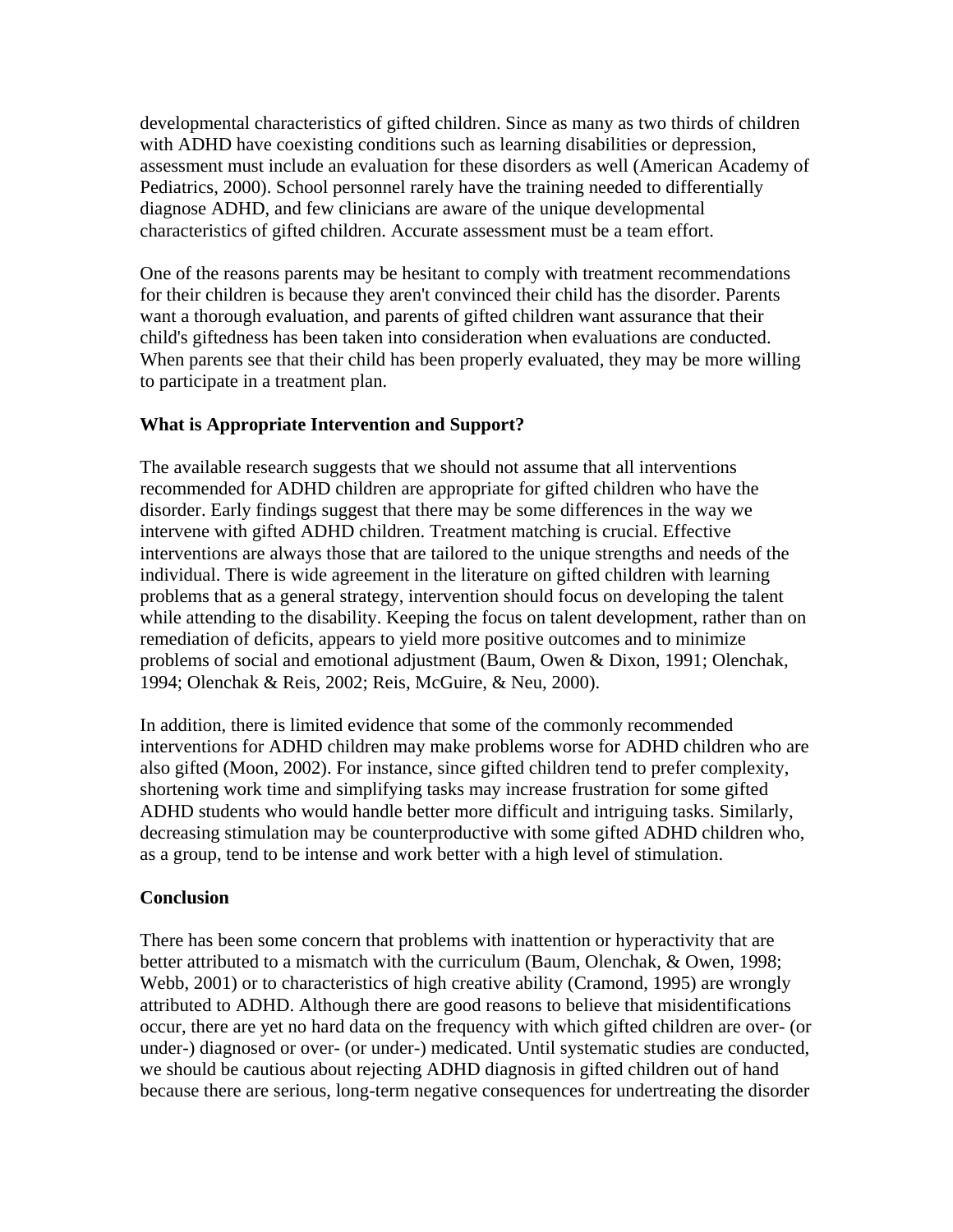(Barkley, 1998). The available research on ADHD children indicates that nationally, there is a good deal of undertreatment as well as some overtreatment of ADHD children.

It is a challenge to arrange a good fit in school for gifted ADHD children. They must have an appropriate level of intellectual challenge with supports and interventions to address their social and emotional immaturity. Placement in the gifted program may or may not be appropriate, depending on the nature of the program, the social milieu of the gifted classroom, and the coping ability of the child, but a coherent plan for addressing the student's intellectual, social, and behavioral needs is nevertheless imperative.

#### **References**

American Academy of Pediatrics (2000). Clinical practice guidelines: diagnosis and evaluation of the child with attention-deficit/hyperactivity disorder. Pediatrics, 105 :1158-1170.

American Psychiatric Association (1994). Diagnostic and statistical manual of mental disorders. Washington, DC: Author.

Barkley, R.A. (1998). Attention deficit hyperactivity disorder: A handbook for diagnosis and treatment. New York, NY: Guilford Press.

Baum, S.M., Olenchak, F.R., & Owen, S.V. (1998). Gifted students with attention deficits: Fact and/or fiction? Or, can we see the forest for the trees? Gifted Child Quarterly, 42, 96-104.

Baum, S, Owen, S.V., & Dixon, J. (1991). To be gifted and learning disabled: From definition to practical intervention strategies. Mansfield Center, CT: Creative Learning Press.

Kalbfleisch, M.L. (2000). Electroencephalographic differences between males with and without ADHD with average and high aptitude during task transitions. Unpublished doctoral dissertation, University of Virginia, Charlottesville.

Kaufmann, F.A., & Castellanos, F.X. (2000). Attention-deficit/hyperactivity disorder in gifted students. In K.A. Heller, F.J. Monks, R.J. Sternberg, & R.F. Subotnik (Eds.), International handbook of giftedness and talent. (2nd ed., pp. 621-632). Amsterdam: Elsevier.

Kaufmann, F., Kalbfleisch, M. L., & Castellanos, F. X. (2000). A ttention deficit disorders and gifted students: What do we really know? Storrs, CT: National Research Center on the Gifted and Talented, University of Connecticut.

Leroux, J.A., & Levitt-Perlman, M. (2000). The gifted child with attention deficit disorder: An identification and intervention challenge. Roeper Review, 22, 171-176.